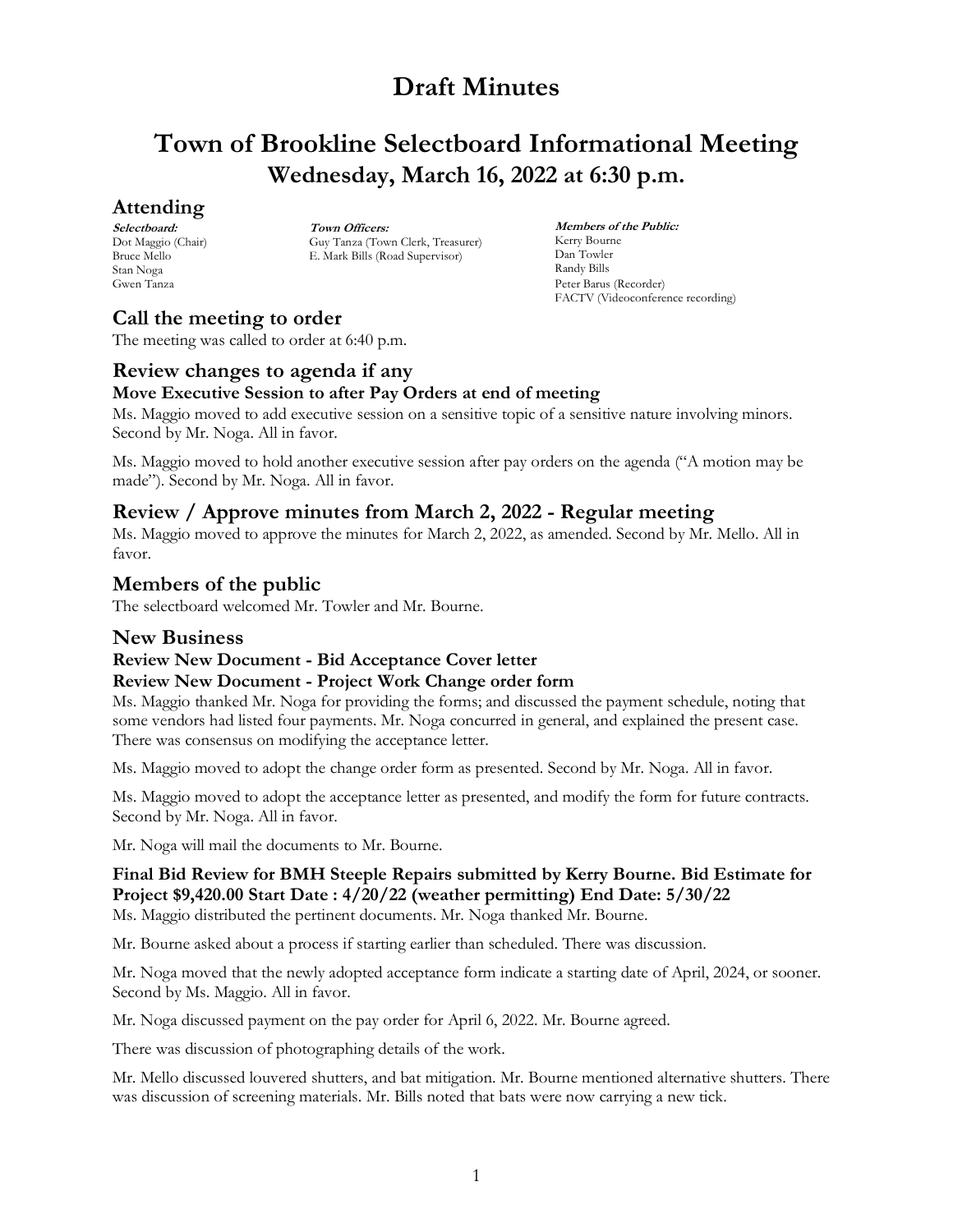# **Town of Brookline Selectboard Informational Meeting Wednesday, March 16, 2022 at 6:30 p.m.**

### **Open Bids Received for Painting the BMH Steeple RFP Review / Discuss all bids received for painting the BMH Steeple Award or Table**

Mr. Mello discussed a proposal including the lift and painting materials to be used (amount: \$10,800); and noted a warranty against peeling, etc., and references including federal projects, historic town halls, churches, etc.; and that no certificate of insurance was found with the bid.

Ms. Maggio discussed a proposal specifying the work, and materials to be used, including certificate of insurance (amount: \$14,200) from Newfane Painters.

Mr. Noga read from a proposal from Momaney discussing lead paint, a lead-safe certified firm, including scope of work, methods of hand-scraping, cleaning, paint materials (amount: \$23,000), including a lift at cost of \$4,200 (one month's rental), a three-coat job, noting that this should last 15 years or more citing many churches painted, and offering front gable painting at additional cost.

Mr. Mello advised that the RFP allows application of a finish coat without primer, that would last five to seven years.

Ms. Maggio noted the three bids, with the equivalencies and differences in specifications. There was discussion of EPA compliance, and legal requirements for lead abatement.

Ms. Maggio invited Mr. Towler (BMH committee) to discuss the previous Historic Preservation Grant application and the steeple work estimated then at \$15,000. Mr. Towler noted three estimates at that time, two of the present bidders included, and observed that the range from lowest to highest bid was larger this time; recommended scrutiny to make sure the vendors were all proposing the same work; and suggested that the funds on hand would not be adequate for the Momaney bid as presented.

Mr. Noga discussed surface preparation as described in the respective proposals, noting a difference of \$9,000; and suggested tabling the matter pending further questions to the prospective vendors.

There was discussion; a BMH meeting the next day; getting the job done that was expected.

Mr. Mello discussed aspects of each proposal and suggested tabling for further consultation; that Momaney had done good work on the school; and that there were not adequate funds for Momaney's bid.

Mr. Tanza noted committee funds on hand at about \$27,000.

There was discussion of additional needs, windows. Mr. Mello discussed revisiting the question in light of contingencies that Momaney's proposal had brought to light.

Mr. Noga discussed the RFP. There was discussion of employing a professional to write RFP; an upcoming Advisory Committee meeting. Mr. Mello discussed paint-scraping operations, noting that Momaney would prepare surfaces thoroughly.

Mr. Towler discussed previous bids from 2019), noting that Momaney had bid \$15,000 for this same work; and Southern Vermont Painting and Restoration.

Ms. Maggio moved to table the matter pending further review. Second by Mr. Mello.

Ms. Maggio will consult the Advisory Committee.

On the Motion, All in favor.

It was noted that the next discussion will be April 6.

### **Review/Discuss/Comment on Putney Hazard Mitigation Plan**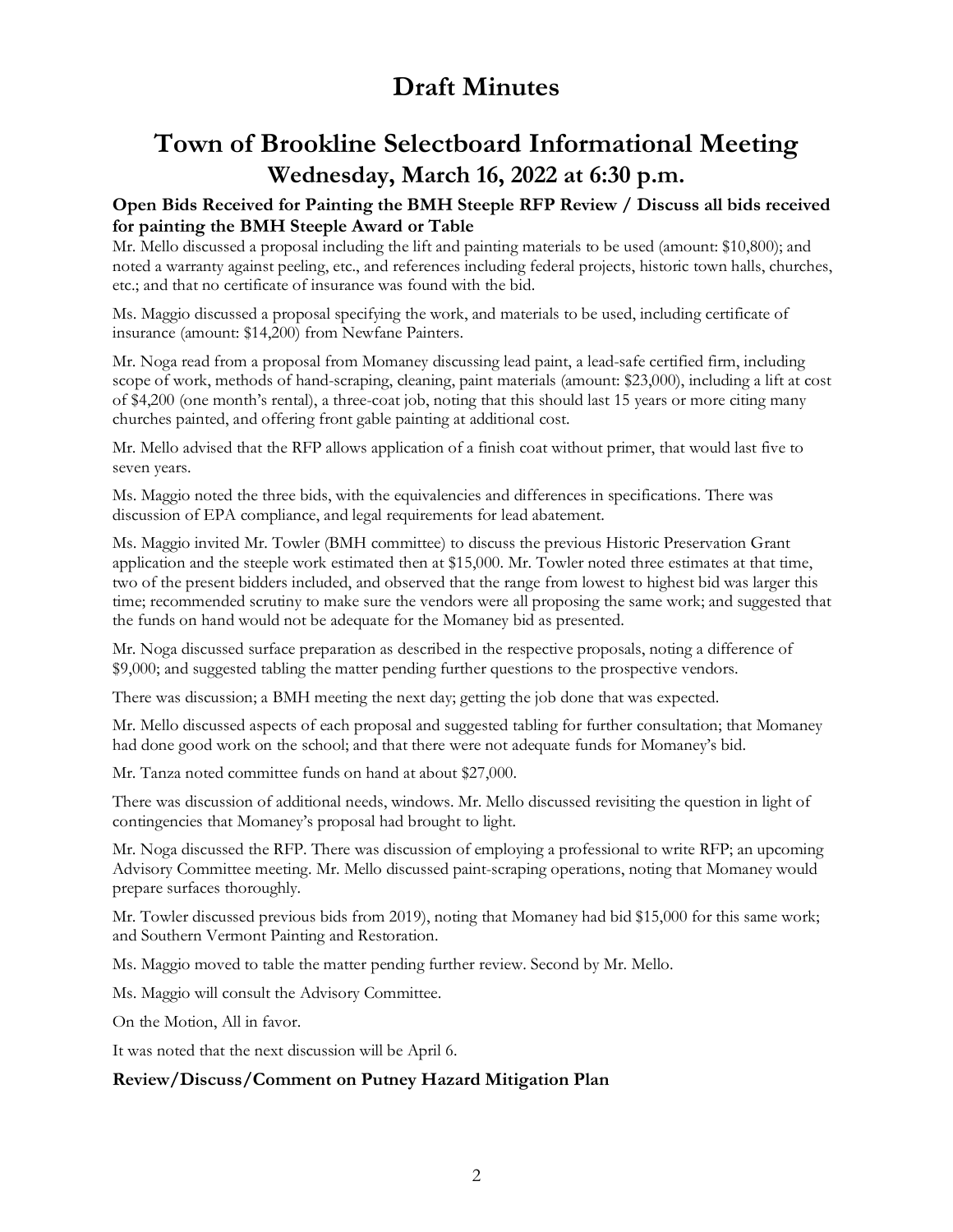# **Town of Brookline Selectboard Informational Meeting Wednesday, March 16, 2022 at 6:30 p.m.**

Ms. Maggio noted that Mr. Tanza had printed out and provided 77 pages. Mr. Noga discussed reading the plan and a previous one. Ms. Maggio noted information on expected work hours and differences in the length of power. outages increasing over time; and a WRC request for Selectboard comment.

Mr. Noga suggested that nothing in the Putney HMP would be adverse to Brookline, that there were no problems with the plan, or with Putney adopting such a plan.

Ms. Maggio will communicate with the WRC.

## **Reports and Updates**

### **Road Supervisor Report - E. Mark Bills**

Mr. Bills reported that since last meeting there had been milder weather, the roads holding up well; a few trips with the grader, application of crushed stone in some rutted areas; a couple of potholes, one by the green iron bridge showing no sign of the previous patch work; crushed stone on Whitney Hill had had held and might last until the warm weather.

Mr. Bills discussed rental rates for the machine rented previously; that the same rates (\$6,000./mo for the wheeled excavator, with ditch bucket and digging bucket) would apply, including \$550. for delivery each way; and that the vendor would reserve the machine if notified by June 1; that 70% of rental fees could be applied to the purchase of rented equipment.

Mr. Bills had made calls to past vendors for over-rail mowers; and noted that the week of June 21 to July 1 had been reserved, however their rental rate (previously \$3,300.) was now \$4,500. (delivery included); and discussed the likelihood of a second mowing, for which Sept 26 to 30 was tentatively reserved, making a week around July 4, and a week at the end of Summer at about \$9,000. altogether.

There was discussion. It was noted that the dates had been locked in, and to let them know if not needed.

Mr. Bills had discussed meeting with Mr. Clark the coming Monday night about grants and what could be accomplished. Ms. Maggio would be in a video meeting with another Selectboard about ARPA funds.

Mr. Bills discussed Clean Water Act-related road work, segments and priorities, deadlines; noting that Jeff Nugent had also discussed areas around town and would meet in a month to go over these questions, mapping the segments and grants.

There was discussion of high priority segments and budgets involving FEMA, and developing plans with WRC and VTRANS as well as state funding for Class 2 roads, and grant eligibility. Mr. Bills explained the dynamics of the watercourses and their interconnection, and Bennett Road, noting that impacts on further grant funding had also been discussed.

### **Update on road conditions**

Mr. Bills reported continuing to monitor the roads as frost was receding, that so far they were passable, and would be touched up as needed; that sufficient materials were on hand.

### **RFP for FEMA Paving on Putney Road and Grassy Brook Road**

# **Summer equipment needs - Rental of mower / wheeled excavator for culvert repairs.**

#### **Highway Grants - Stan Noga Sand / Salt Shed update if any**

Mr. Noga reported on a presentation from Mr. Bell (February 18) needing correction, that had been addressed; and that there seemed to be concern about the bill of materials for RFP.

### **Grant planning**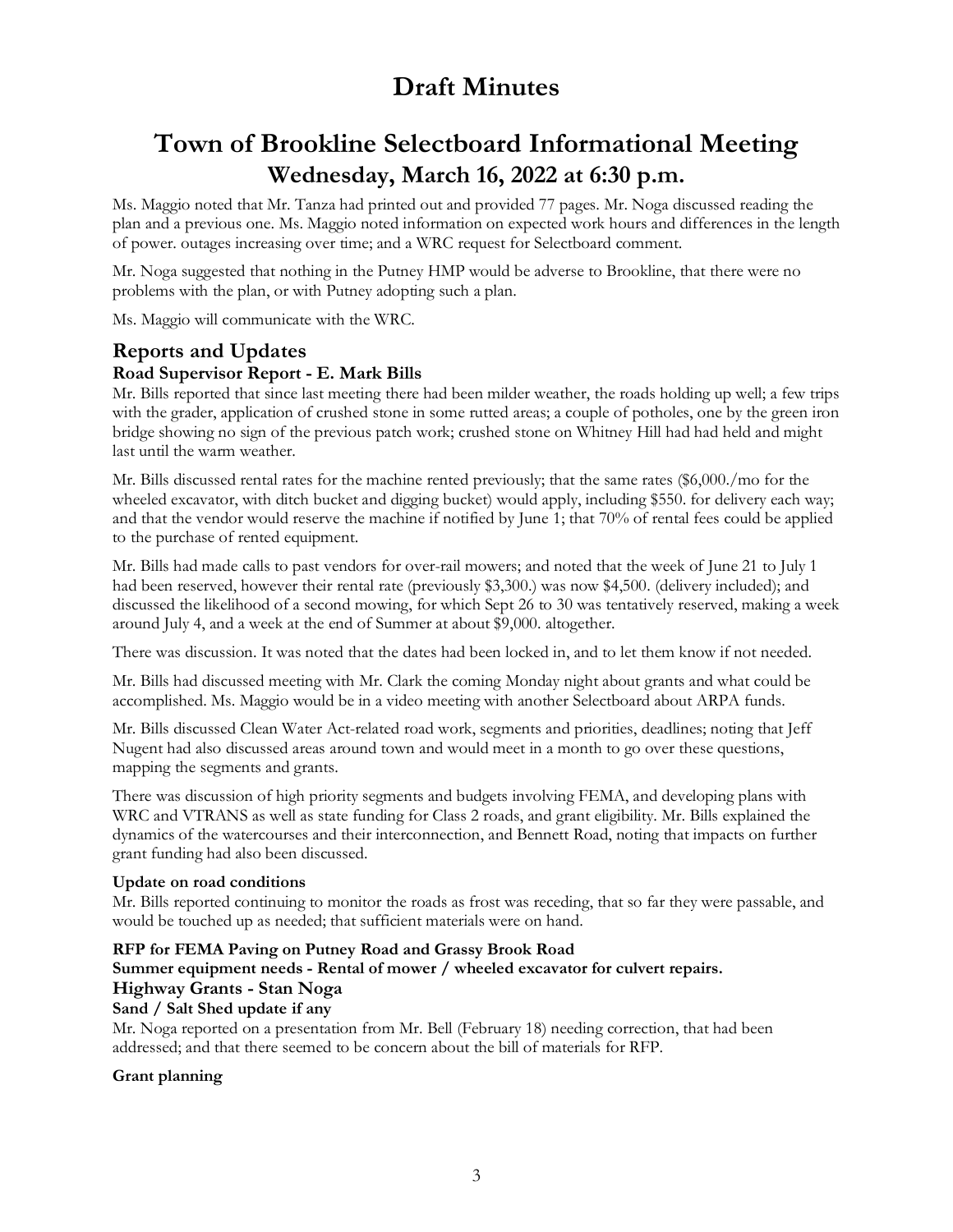# **Town of Brookline Selectboard Informational Meeting Wednesday, March 16, 2022 at 6:30 p.m.**

There was discussion; of further specificity needed for the state; that a summary of currently active grants was anticipated; that an amendment to an existing \$36,000. grant had been discussed in correspondence among Mr. Jones and VTRANS about additional federal funds raising the allotment, and that this would have to be researched.

Mr. Bills observed that the sand/salt shed design had come from the state, and other towns had used similar blueprints, scale changes not known. Mr. Noga explained that discussion of sharing the site manager with Newfane had been halted for legal and procedural reasons. Ms. Maggio asked if the town would have any say in who the contractors would be; there was no further information.

Mr. Noga discussed plans to organize a Winter Budget Category for Grants and VTRANS, a form that requires this distinction; and that the methodology FEMA used to allocate funds involved cost categories. Mr. Tanza explained the process, done annually, that brought about \$40,000. to the town.

### **Town Clerk Report - Guy Tanza**

Mr. Tanza reported the upcoming school annual meeting vote on March 21; that it was important for citizens to attend; and that the Board of Civil Authority would be needed to help count the votes on the ten Articles.

### **Dog license sale update**

Mr. Tanza reported 28 dog licenses sold so far, due April 1.

Ms. Maggio had sent out 22 form letters with hand-written notes to residents who had not registered dogs, noting that penalties would be imposed, but not retroactively; and provided a copy of the form letter.

Mr. Tanza reported the office busy with tax bill inquiries.

### **Treasurer Comments - Updates**

Mr. Tanza noted some banking to be done, catching up; not his original work; that the highway budget was in dire straits; that \$81,000. more was spent more than came in this year; and expressed hope that FEMA would come through, or ARPA funds, otherwise the town would have to borrow.

Mr. Noga discussed ARPA funds and permissible categories for allocation; that the US Treasury had announced a seminar Monday at 3pm, that he would attend.

### **Selectboard Chair Report - Dot Maggio**

### **Summary of meeting with Chris Campany on 3/08/22 at TH**

Ms. Maggio reported that the selecctboard had met with Mr. Campany, that no answers were returned yet, that a wish-list had been shared, and his staff would research available grants.

### **Community planners to help with residential interest in ARPA**

Ms. Maggio reported that Mr. Campany had commented on getting the community, planning commissioners as well as Selectboard, interested in some ideas to create an event in the summer; and had discussed with Sara Webb, running at-large for school board by write-in.

## **ACO - Resident called with a stray dog on property.**

### **Follow up with Vermont State Police.**

Ms. Maggio had seen a truck leaving with a dog, and discovered unlicensed dogs at a residence and would follow up; and had visited the complainant, who had been capturing the dog when another person called the police; etc.

#### **Letters sent out to 18 dog owners who did not register in 2021**  (Addressed above)

### **Town Building Commissioner Report - Bruce Mello**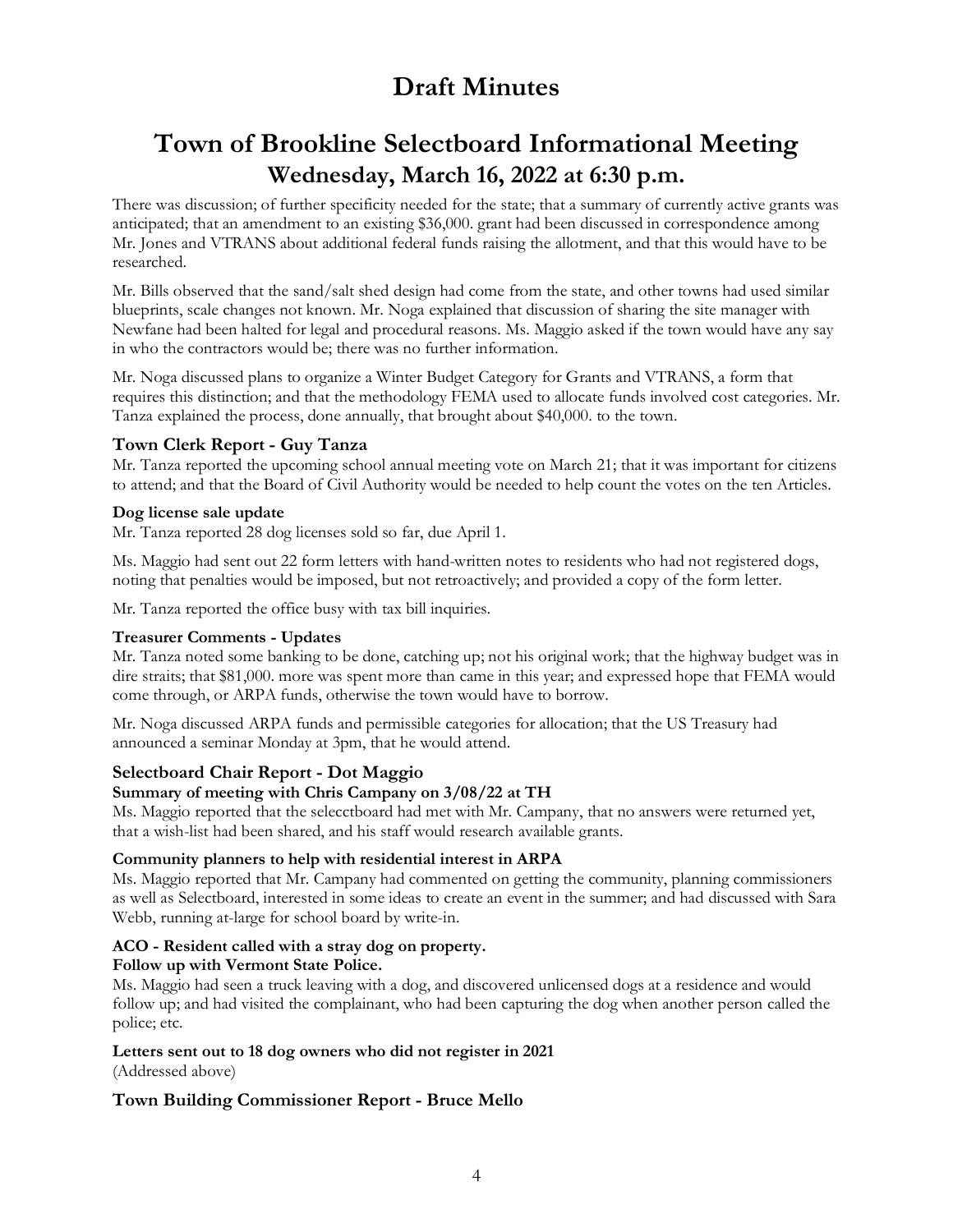# **Town of Brookline Selectboard Informational Meeting Wednesday, March 16, 2022 at 6:30 p.m.**

**Summary of meeting with Cota & Cota on 3/07/22 to gather information on the current heating system at the daycare.** 

Mr. Mello discussed the air exchanger.

### **Summary of in person meeting with solar vendor on 3/11/22 to gather information and data at the daycare building.**

There was discussion.

### **Review and Discuss concerns about mold in the multipurpose room on an outside wall.**

Mr. Bills had pulled plywood up, examined the underside, noting that it had been cut off flush with the frame, and found it clean behind the wall as well, a stain on just the wall surface from the floor up. Mr. Mello recommended bleach and better circulation at that location. There was discussion of temperature, moldkilling paint;

Mr. Mello had discussed with Efficiency Vermont, replacing more than half the lighting with LED; that an LED rebate was increased to \$5 per bulb by EV for energy issues. Mr. Bills noted replacing sixty bulbs.

### **Any other reports - discussions from selectboard members Old Business**

### **Appointments - Motions will be made for the following positions**

Ms. Maggio had communicated with the appointees.

### **Road Commissioner: Archie Clark**

Ms. Maggio moved to appoint Mr. Clark as Road Commissioner. Second by Mr. Noga. All in favor.

### **Pound Keeper for Town - Windham County Humane Society**

Ms. Maggio moved to designate Windham County Humane Society as Pound Keeper. Second by Ms. Tanza.

It was noted that this would be a contractual agreement.

On the Motion, all in favor.

### **Windham Solid Waste Management District - Daniel Towler**

Ms. Maggio moved to appoint Mr. Towler as representative to the WSMD. Second by Mr. Noga. All in favor

### **RESCUE Inc. Representative - Jorda Daigneault**

Ms. Maggio moved to appoint Ms. Daigneault as representative to Rescue, Inc. Second by Ms. Tanza. All in favor.

#### **Planning Committee : Daniel Klitgaard, Charlie Ezequelle, and Barbara Bourne. Two Vacancies still exist**

Ms. Maggio moved to appoint Daniel Klitgaard, Charlie Ezequelle, and Barbara Bourne to the Planning Committee. Second by Mr. Noga. All in favor

### **DVFiber Representative : Donald Demaine**

Ms. Maggio moved to appoint Donald Demaine as representative to DVFiber. Second by Mr. Noga. All in favor.

### **Listers : Helen Holt and Mike Bills**

Mr. Tanza had spoken with the appointees, who had accepted appointment.

Ms. Maggio moved to appoint Helen Holt and Mike Bills as Town Listers. Second by Mr. Noga. All in favor

### **Forest Fire Warden - Lester D. Rink 2025**

It was noted that no appointment was necessary at this time. There was discussion.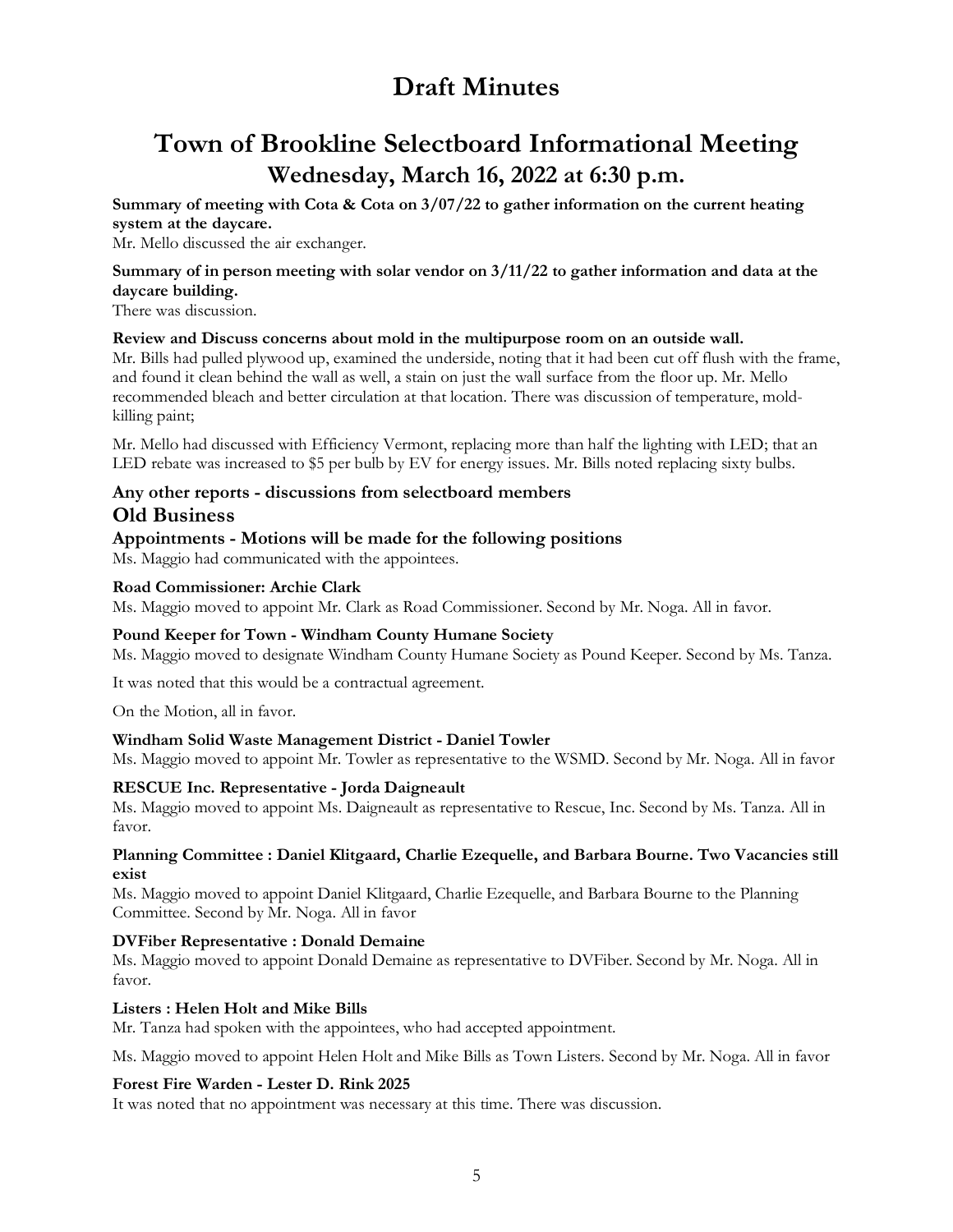# **Town of Brookline Selectboard Informational Meeting Wednesday, March 16, 2022 at 6:30 p.m.**

Ms. Maggio moved to maintain the appointment of Mr. Rink. Second by Mr. Mello. All in favor

### **SEVCA: Vacant**

As there had been no word, the matter was tabled.

### **Town Health Officer - Dot Maggio**

It was noted that the chair would be the health officer automatically

Ms. Maggio moved to appoint Dorothy Maggio as Town Health Officer. Second by Ms. Tanza. All in favor.

### **Deputy Forest Fire Warden - Michael W. Winot**

It was noted that the term would expire in 2025.

Ms. Maggio moved to appoint Mr. Winot as Deputy Forest Fire Warden. Second by Mr. Noga. All in favor.

# **Communications**

### **Regular Mail**

- Re: WRC Hazard Mitigation Plan
- Re: Bids for RFP

### **Email**

- Re: Request to find the resting place of ASA and MARY FULLER Revolutionary War Veteran
- Re: Planning on Highway Grants for 2022 from Windham Regional Commission.
- Re: a March 23 Australian ballot write-in.

## **Pay Orders**

### **Payroll Warrant**

Ms. Maggio moved to accept Payroll Warrant #2022-35, in the amount of \$2,280.43. Second by Mr. Noga. All in favor.

The members signed the Warrant.

### **Accounts Payable Warrant**

Ms. Maggio 2022-37, dated March 16, 2022, in the amount of \$262,215.30. Second by Mr. Noga.

Ms. Maggio noted a large expense due to education taxes; and a bill for \$504 (the book, 2 reams and shipping).

On the Motion, all in favor.

Mr. Tanza asked clarification about the Code 3 bill, noting that the town was to pay for extinguishers and inspections for all town buildings; and SLP invoiced for \$25.

## **Set Agenda Regular Meeting on April 6, 2022**

- Annual Review / Update Sole Source Vendor List
- Coordinate efforts with BMH Committee in a summertime Open House Town Event with food and activities for residents.
- Tabled painting bids
- Update on projects (Mr. Noga)
- Discussion of Newfane's interest in meeting space.

### **Executive Session**

**A motion may be made at this time to enter into executive session to discuss amending the town's lease contract with Suzy Coutermarsh DBA Suzy's Little Peanuts - Brookline. Under the provisions**